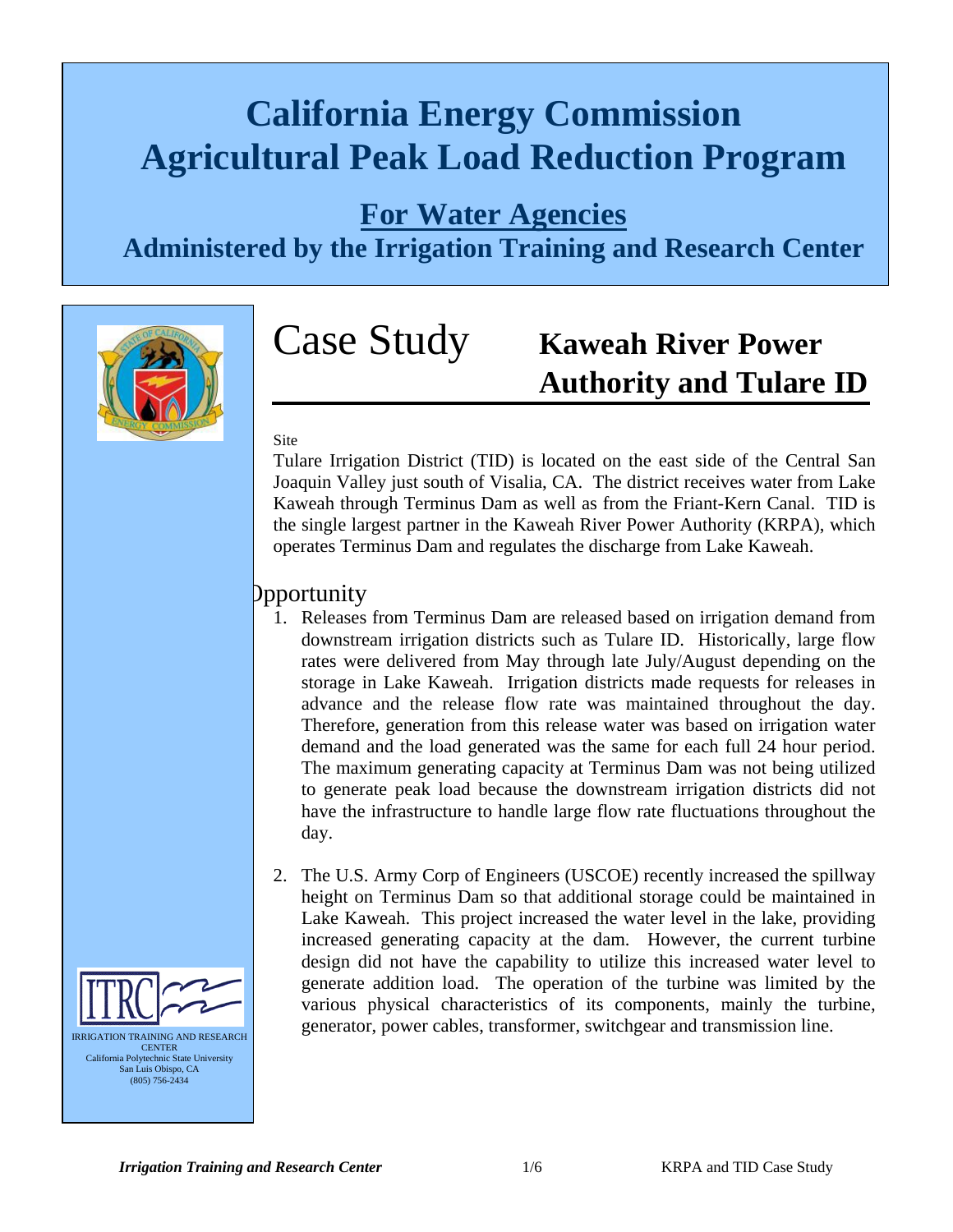#### **Solution #1**



TID and KRPA, with the assistance of ITRC, proposed and designed a project that increased the generated peak load from Terminus Dam by 2,280 kW. Several structural, control, and SCADA investments were necessary to facilitate implementation of a California Energy Commission (CEC) Category 1 and 3



Figure 1. Before (top) and after (bottom) photos showing new *L*-langemann gates at TID's entrance to the main canal at Rocky Ford. The Langemann gates are used for upstream water level control.

grant proposal by the district. The proposal was to fluctuate TID releases from Terminus Dam during the day so that the dam's generating turbine would be at maximum capacity during the peak period (Monday-Friday, 12-6 pm). During the off-peak period the releases would be reduced so that TID would receive the required daily volume of irrigation water. The excess releases occurring during the peak period would be stored in regulating reservoirs within TID boundaries so they could be used during the off-peak period when flows from Terminus are reduced.

The project involved structural modification and automation of key sites in the distribution system. ITRC assisted the district in determining which structures to install as well as developing control algorithms for the computer-automated

structures. In addition, ITRC provided recommendations on the equipment necessary for the SCADA system and a cost estimate so the district could budget appropriately.

As a second function of the project, TID plans to selectively choose the water sources tapped by the district in order to utilize the maximum amount of water from Lake Kaweah during hours of peak electrical demand. By selectively using the water from Lake Kaweah, the maximum output of the hydroelectric generating plant at the dam would coincide with peak electrical demand. This second function is not presently available to TID because the Friant-Kern Canal (TID's second surface irrigation water source) currently does not have the flexibility to make large flow rate changes multiple times during the day. In the future, the district expects to be able to utilize this function of the project, which

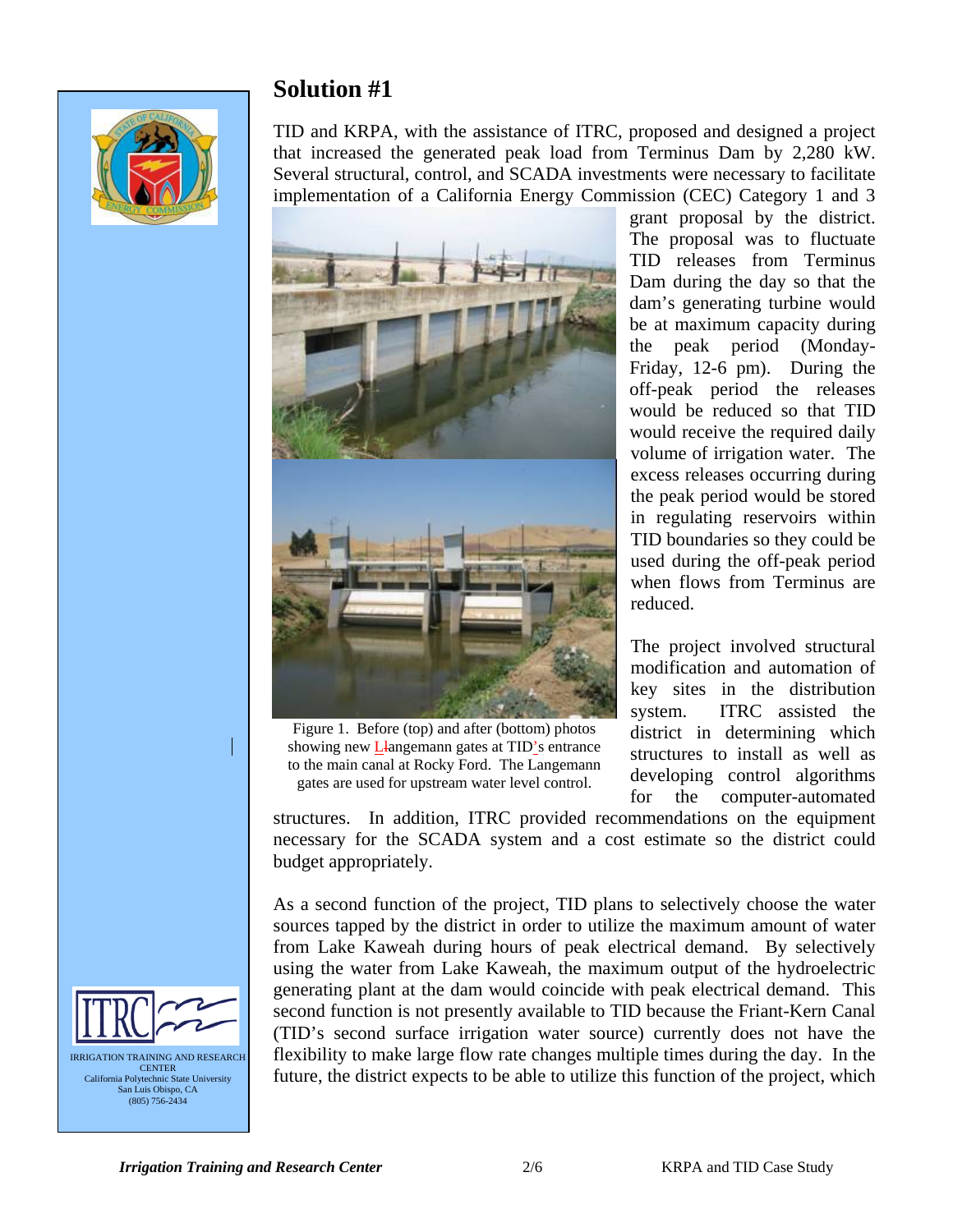

would maintain the water level in La ke Kaweah longer into the peak season, further increasing the peak generating c apacity.

In general, the system improvements are used to facilitate the time-dependent use o f water by accomplishing the following:

> • Providing a method for the Kaweah-Delta WCD (KDWCD) system operators to manage large fluctuations in flow on the Kaweah River, without interfering with



the operation of the irrigation districts and canal turnouts.

- Providing a method for TID to control and monitor the variable flows as they enter the district boundaries and pass to the two key reservoirs.
- Controlling and monitoring the status of two key reservoirs in the district.



**ERRIGATION TRAINING AND RESEARCH** Figure 2. Tulare ID radio system layout and location of main SCADA sites.

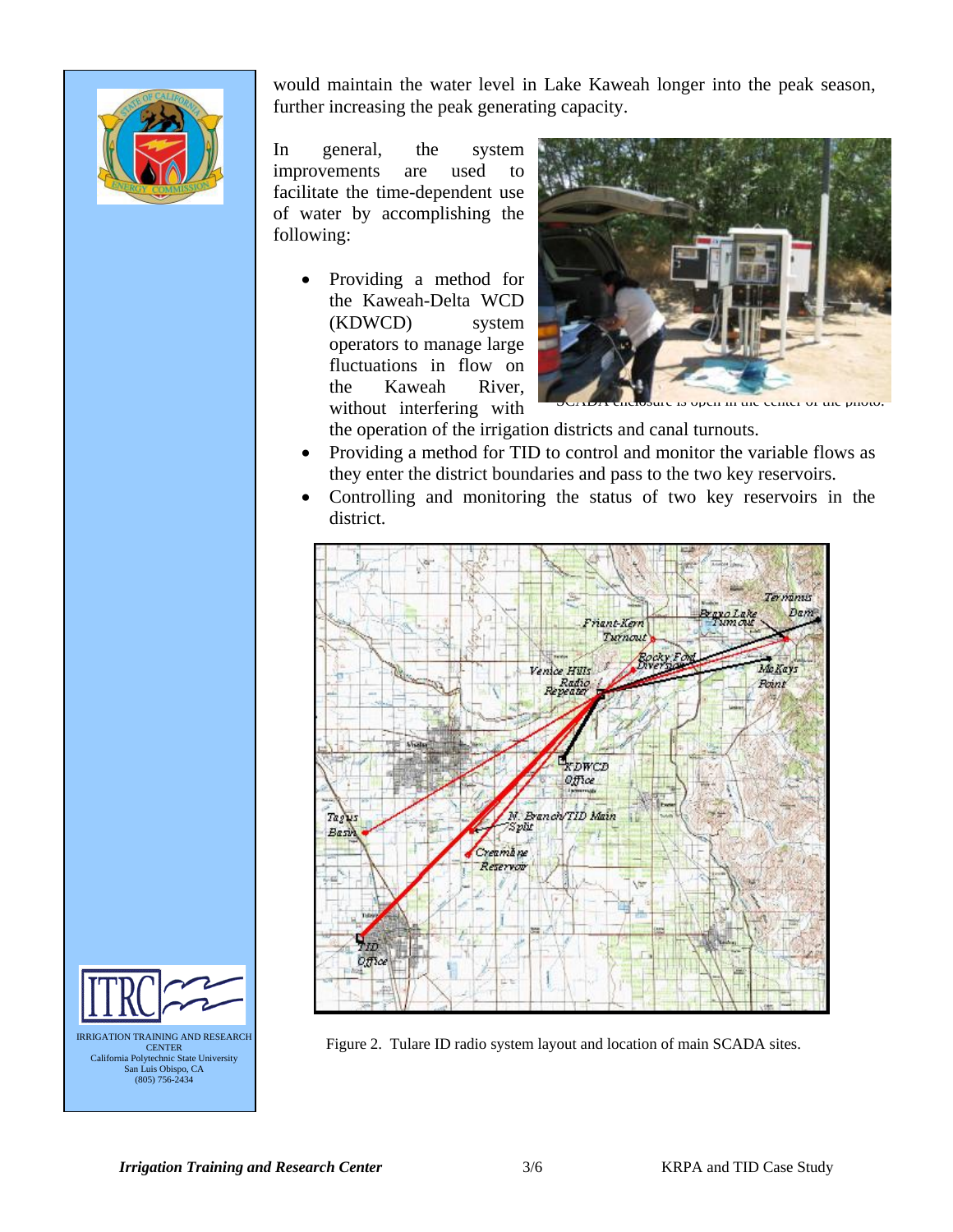

### **Solution #2**

KRPA proposed and designed a project that increased Terminus Dam's peak load generation by 1.18 MW. With the assistance of a CEC Agricultural Peak Load Reduction Program Category 1 grant, KRPA increased the generation during the peak period by modifying the existing turbine at Terminus Dam to

take advantage of the increased water level that will be made available through a USCOE dam enhancement project. The maximum water level in Lake Kaweah was increased from 694 feet to 715 feet. The rotor was rewound and the excitation system was upgraded to increase the maximum generation of the facility from 18.5 to 20.5 MW.



### **Benefits of Both Projects**

Figure 3. Inlet from Lake Kaweah to the turbine at Terminus Dam

- The State of California has benefited from the increased generation of nearly 3.47 MW to the electricity grid during the summer peak period.
- Increased peak generation increases the revenue to KRPA and its partners because Southern California Edison (SCE) pays a higher rate to energy providers for peak energy compared to partial or off-peak energy.
- The structural modifications and the addition of SCADA not only benefit the district through the generation of more peak load but also for overall operation of the irrigation distribution system. With regulating reservoirs and real time data and automatic control from key sites within the irrigation distribution system, the district is able to provide more flexibility to water users.

| <b>Summary Category</b>          | <b>Results</b> |
|----------------------------------|----------------|
| <b>Total Cost</b>                | \$1,631,620    |
| <b>Total Grant</b>               | \$805,191      |
| Kilowatts (KW) Curtailed         | 3,470          |
| <b>Grant \$ per kW Curtailed</b> | \$232.71       |



**CENTER** California Polytechnic State University San Luis Obispo, CA (805) 756-2434